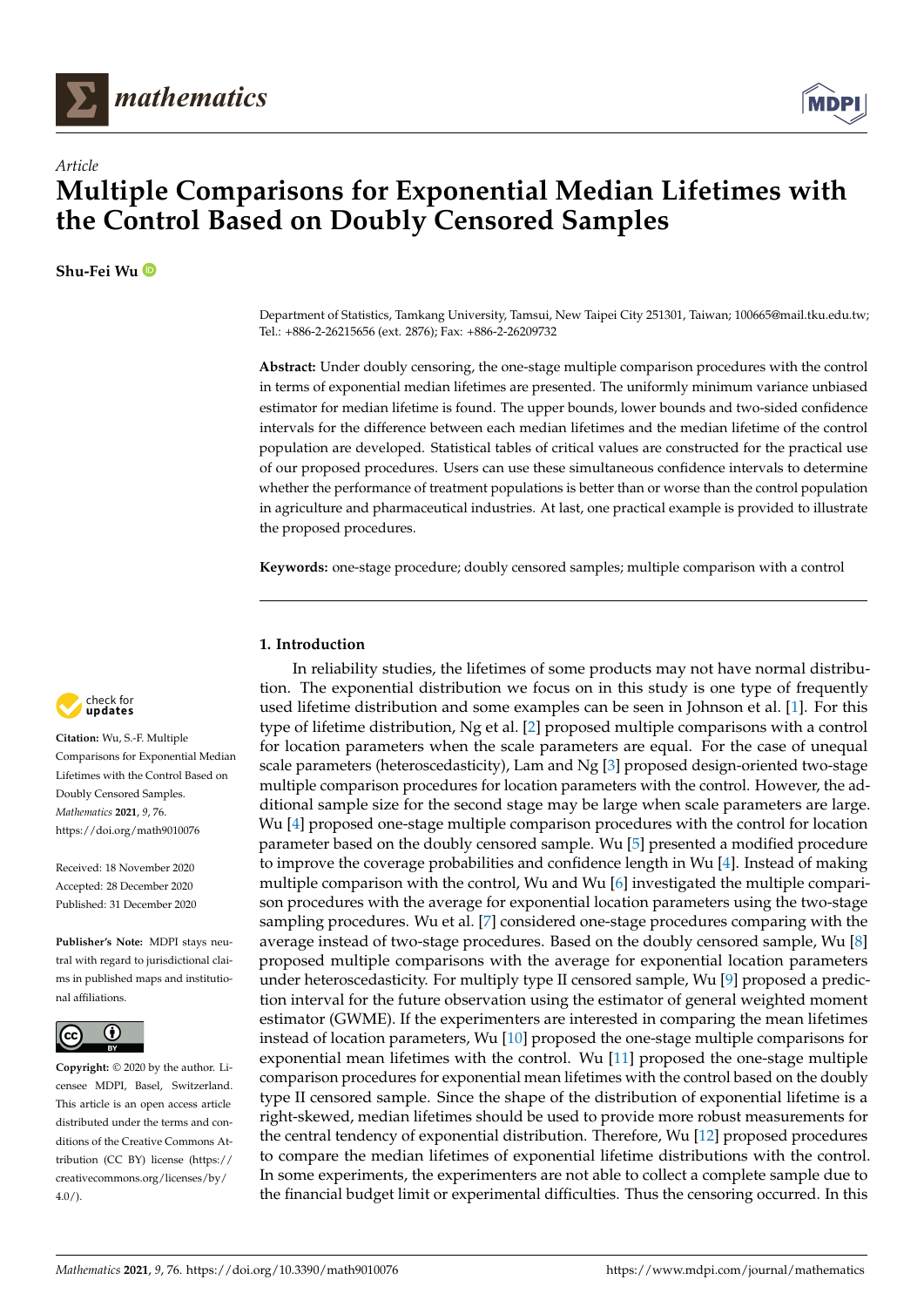research, we are focusing on type II censoring since it is a frequently used type of censoring. This type of censoring is briefly introduced as follows: Suppose that there are *n* items that are put in a life test. If the first *r* lifetimes and the last *s* lifetimes are missing, the middle observed lifetimes are called the doubly Type II censored sample, where *r* is the size of sample for left censoring and *s* is the size of sample for right censoring. In this research,  $k$  ( $\geq$  2) treatment populations denoted by  $\pi_1, \cdots, \pi_k$  are considered and the lifetime for the *i*th population has exponential distribution denoted by  $E(\theta_i, \sigma_i)$ ,  $i = 1, \cdots, k$ , where the location parameters  $\theta_1, \dots, \theta_k$  are unknown and scale parameters  $\sigma_1, \dots, \sigma_k$  are unknown and unequal. The cdf (cumulative distribution function) of the *i*th exponentially distributed population is  $F(x) = 1 - \exp\left(-\frac{x-\theta_i}{\sigma_i}\right)$ *σi* ). Letting  $F(x) = 0.5$ . Then the median  $\delta_i$  is found to be  $\delta_i = \theta_i + \ln 2 \sigma_i$ ,  $i = 1, \dots, k$ . Let  $\pi_k$  be the control population. The goal of this research is to find the uniformly minimum variance unbiased estimator (UMVUE) for the median lifetime and the results are presented in Section [2.](#page-1-0) The other goal is to provide the multiple comparisons of k-1 treatment median lifetimes with the control population and the research methods are presented in Section [3.](#page-1-1) In Section [4,](#page-5-0) an example of doing the multiple comparisons with the control by comparing the median duration time of remission under the treatment of four drugs is given to demonstrate the main results of this paper. In the end, we summarized the main conclusions in Section [5.](#page-6-0)

#### <span id="page-1-0"></span>**2. The Uniformly Minimum Variance Unbiased Estimator (UMVUE) for the Median Lifetime**

Firstly, we give a brief definition of the doubly censored samples as follows: Let  $X_{i1}, \dots, X_{in}$  be the random sample of size  $n \ (\geq 2)$  from  $\pi_i$  and  $X_{i(1)} < \dots < X_{i(n)}$  are the ordered sample. Suppose that the first *r* lifetimes  $X_{i(1)}, \cdots, X_{i(r)}$  and the last *s* lifetimes  $X_{i(n-s+1)}$ , · · · ,  $X_{i(n)}$  are censored. Then the middle *n*−*s*−*r* observations  $X_{i(r+1)}$ , · · · ,  $X_{i(n-s)}$ are so-called the doubly Type II censored sample collected for population *π<sup>i</sup>* , *i* = 1, . . . , *k*. From Wu [\[8\]](#page-7-7), after taking the standardizing transformation to each  $X_{i(j)}$  as  $X_{i(j)}^* = \frac{X_{i(j)} - \theta_i}{\sigma_i}$  $\frac{U}{\sigma_i}$ ,  $j = r + 1, \ldots, n - s$ , we can obtain the doubly censored sample  $X^*_{i(r+1)}, \ldots, X^*_{i(n-s)}$  from the standard exponential distribution. The generalized spacings  $Z_{i(r+2)} = (n-r-1)(X^*_{i(r+2)} (X_{i(r+1)}^*)$ , ...,  $Z_{i(n-s)} = (s+1)(X_{i(n-s)}^* - X_{i(n-s-1)}^*)$  are independent and identically distributed from a standard exponential distribution and they are independent with  $X^*_{i(r+1)}$ . Let  $\widetilde{S}_i = \sum_{i=r+1}^{n-s}$ ∑  $\sum_{j=r+2}^{n} Z_{i(j)}/\nu = \sum_{j=r+2}^{n-s} (X_{i(j)} - X_{i(r+1)})/\nu$ . It is well known that  $U_i = 2\nu \tilde{S}_i/\sigma_i$ has a chi-squared distribution with  $2\nu$  degrees of freedom, where  $\nu = n - r - s - 1$ . Therefore  $S_i$  is the unbiased estimator of  $\sigma_i$ . From Kambo [\[13\]](#page-7-12), it has shown that the

complete sufficient statistics for  $(\theta_i, \sigma_i)$  is  $(X_{i(r+1)}, S_i)$ . Thus, the UMVUE for  $\theta_i$  is  $X_{i(r+1)}$  +  $\nu S_i \ln((n-r)/n)/(n-r-s)$  and the UMVUE for *σ<sub>i</sub>* is *S<sub>i</sub>*. Furthermore, the UMVUE for the ith median lifetime  $\delta_i = \theta_i + \ln 2 \sigma_i$  is  $\hat{\delta}_i = X_{i(r+1)} + \nu \tilde{S}_i \ln((n-r)/n)/((n-r-1)/n)$  $s) + \ln 2\tilde{S}_i = X_{i(r+1)} + ((\nu+1)\ln 2 + \nu \ln((n-r)/n))\tilde{S}_i/(\nu+1) = X_{i(r+1)} + \nu^*\tilde{S}_i$ , where  $v^* = ((\nu + 1) \ln 2 + \nu \ln((n - r)/n))/( \nu + 1)$ . If we are interested in the difference between the ith treatment median lifetime with the control population (the kth population), i.e.,  $\delta_i - \delta_k$ , the UMVUE for this parameter is  $X_{i(r+1)} - X_{k(r+1)} + \nu^*(\tilde{S}_i - \tilde{S}_k)$ ,  $i = 1, ..., k-1$ .

# <span id="page-1-1"></span>**3. Multiple Comparisons with the Control for Exponential Median Lifetimes Based on Doubly Censored Samples Using One-Stage Procedures**

Based on this UMVUE for the ith median lifetime  $\delta_i = \theta_i + \ln 2 \sigma_i$  in Section [2,](#page-1-0) we could construct a pivotal quantity

$$
\begin{split} \widetilde{G}_{i} &= \frac{\delta_{i} - \delta_{i}}{2v\widetilde{S}_{i}} = \frac{\delta_{i} - X_{i(r+1)} - v^{*}\widetilde{S}_{i}}{2v\widetilde{S}_{i}} = \frac{\left(\theta_{i} + \ln 2 \sigma_{i} - X_{i(r+1)} - v^{*}\widetilde{S}_{i}\right) / \sigma_{i}}{2v\widetilde{S}_{i} / \sigma_{i}} = \frac{-T_{i} + \ln 2 - v^{*}\widetilde{S}_{i} / \sigma_{i}}{2v\widetilde{S}_{i} / \sigma_{i}} \\ &= \frac{-T_{i} + \ln 2}{U_{i}} - \frac{v^{*}}{2v}, \text{ where } T_{i} = \frac{X_{i(r+1)} - \theta_{i}}{\sigma_{i}}. \end{split}
$$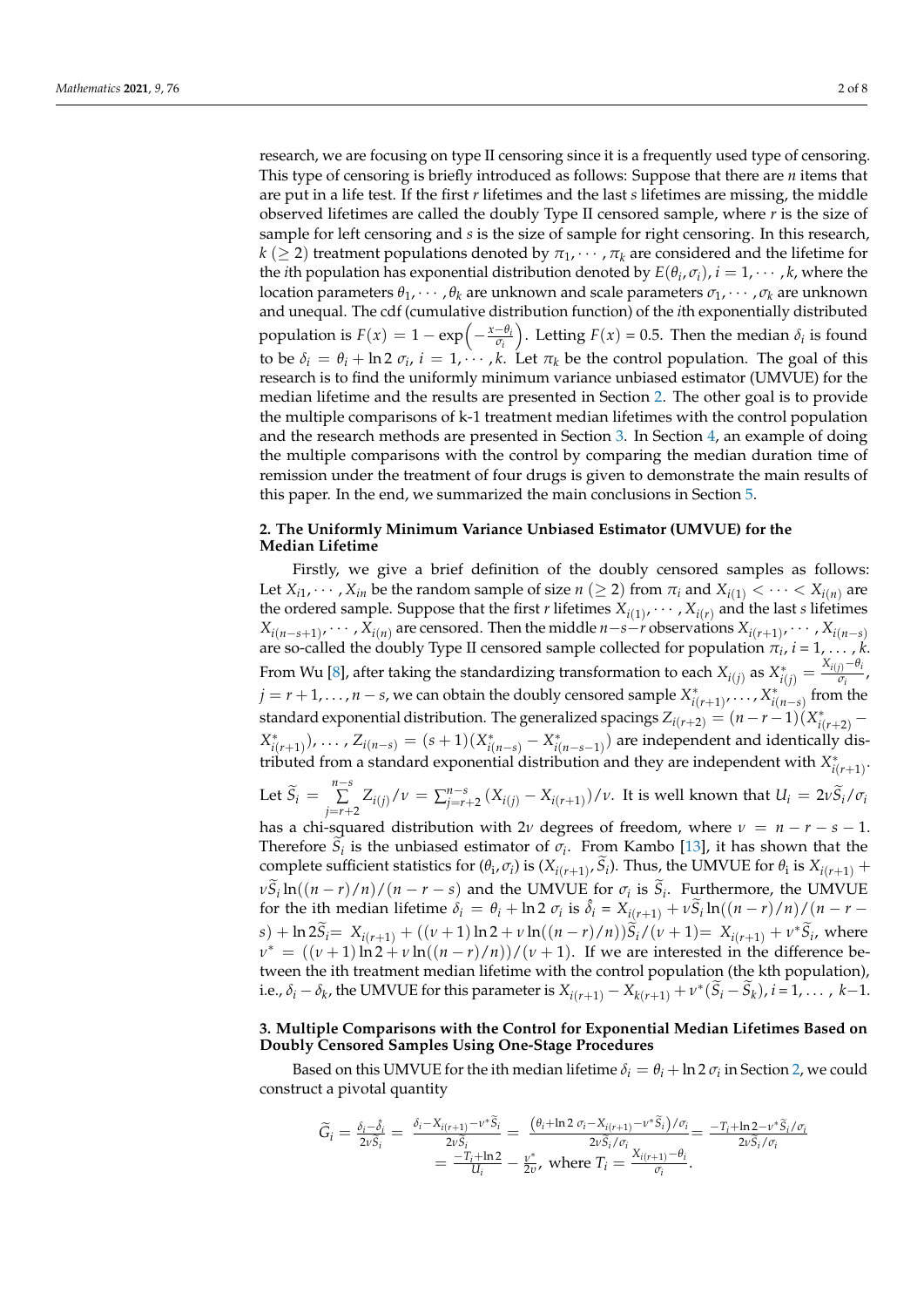It is very hard to find the exact distribution of  $G_i$ . The distribution of  $G_i$  is only depending on random variables of  $T_i$  and  $U_i$ , where  $exp(-T_i)$  has a beta distribution with parameters *n*−*r* and *r* + 1 and *U<sup>i</sup>* has a chi-squared distribution with 2*ν* degrees of freedom, where  $\nu = n - r - s - 1$  and they are independent. Therefore, we can generate independent random variables  $T_i$  and  $U_i$  to generate random variable  $G_i$ . By the Monte-Carlo simulation method, we can find the empirical distribution of  $G_i$ .

Making use of the pivotal quantities  $G_i$ 's, we can start to develop the multiple comparison procedures for each median lifetime with the control (the *k*th population is regarded as the control population), i.e.,  $\delta_i - \delta_k$ ,  $i = 1, \cdots, k - 1$  based on the doubly censored samples in the following theorem:

**Theorem 1.** Let  $\tilde{c} = \max_{i=1,\dots,k} 2v \tilde{S}_i$  and  $v^* = ((v+1)\ln 2 + v \ln((n-r)/n))/(v+1)$ . For a *given confidence coefficient* 0 < *P* <sup>∗</sup> < 1, *we have the upper confidence bounds, lower confidence bounds and simultaneous confidence intervals for*  $\delta_i - \delta_k$ *,*  $i = 1, \cdots, k-1$  *as follows:* 

(a)

 $X_{i(r+1)} - X_{k(r+1)} + \nu^* \left( \tilde{S}_i - \tilde{S}_k \right) + \tilde{c} \ddot{h}_U$  are the upper confidence bounds for  $\delta_i - \delta_k$ ,  $i = 1, \dots, k-1$  *with confidence level of*  $P^*$ , *where*  $h_{U}$  *is the* 100*P*<sup>th</sup> percentile of the distribution of  $G_1 = \max(G_i, -G_k, G_i - G_k, i = 1, \dots, k - 1)$ .

(b)

 $X_{i(r+1)}-X_{k(r+1)}+v^*\left(\widetilde{S}_i-\widetilde{S}_k\right)-c_i\ddot{h}_L$  are the lower confidence bounds for  $\delta_i-\delta_k$ ,  $i = 1, \dots, k-1$  *with confidence level of*  $P^*$  where  $h_L$  is the 100*P*<sup>th</sup> percentile of the distribution of  $G_2 = \max(-G_i, G_k, -G_i + G_k, i = 1, \dots, k - 1)$ .

(c)

 $(Y_i - Y_k + v^* (\tilde{S}_i - \tilde{S}_k) \pm \tilde{c}h_t)$  are simultaneous two-sided confidence intervals for  $\delta_i$  −  $\delta_k$ ,  $i = 1, \dots, k-1$  *with confidence coefficient*  $P^*$  *where*  $h_t$  *is the* 100*P*<sup>th</sup> percentile of the distribution of  $G_3 = \max\left(\left|\tilde{G}_i\right|, \left|\tilde{G}_k\right|, \left|\tilde{G}_k - \tilde{G}_i\right|, i = 1, \dots, k - 1\right).$ 

## **Proof of Theorem 1.**

For (a), we have  
\n
$$
P\left(\delta_{i} - \delta_{k} \leq X_{i(r+1)} - X_{k(r+1)} + \nu^{*}\left(\tilde{S}_{i} - \tilde{S}_{k}\right) + \tilde{c}\tilde{h}_{U}, i = 1, \dots, k-1\right)
$$
\n
$$
= P\left(\theta_{i} + \ln 2\sigma_{i} - \theta_{k} - \ln 2\sigma_{k} \leq X_{i(r+1)} - X_{k(r+1)} + \nu^{*}\left(\tilde{S}_{i} - \tilde{S}_{k}\right) + \tilde{c}\tilde{h}_{U}, i = 1, \dots, k-1\right)
$$
\n
$$
= P\left(2\nu\tilde{S}_{i}\frac{\sigma_{i}}{\tilde{S}_{i}} - \nu^{*}\tilde{S}_{i} + \ln 2\sigma_{i} + \theta_{i} - Y_{i}
$$
\n
$$
\leq 2\nu\tilde{S}_{k}\frac{\sigma_{k}}{\tilde{S}_{k}} - \nu^{*}\tilde{S}_{k} + \ln 2\sigma_{k} + \theta_{k} - Y_{k}}{2\nu\sigma_{k}}
$$
\n
$$
= P\left(2\nu\tilde{S}_{k}\tilde{G}_{k} \geq 2\nu\tilde{S}_{i}\tilde{G}_{i} - \tilde{c}\tilde{h}_{U}, i = 1, \dots, k-1\right)
$$
\n
$$
\geq E_{S_{1},\dots, S_{k}}P\left(2\nu\tilde{S}_{k}\tilde{G}_{k} \geq 2\nu\tilde{S}_{i}\tilde{G}_{i} - \max(2\nu\tilde{S}_{i}, 2\nu\tilde{S}_{k})\tilde{h}_{U}, i = 1, \dots, k-1\right)
$$
\n
$$
\geq P\left(\tilde{G}_{i} \leq \tilde{h}_{U}, \tilde{G}_{k} \geq -\tilde{h}_{U}, \tilde{G}_{k} \geq \tilde{G}_{i} - \tilde{h}_{U}, i = 1, \dots, k-1\right)
$$

(the above inequality holds by using the Lemma in Lam [\[14](#page-7-13)[,15\]](#page-7-14) by setting  $a = 2vS_k$  and  $b = 2vS_i$ .) .. .. ..

$$
= P\Big(\widetilde{G}_i \leq \widetilde{h}_{U}, -\widetilde{G}_k \leq \widetilde{h}_{U}, \widetilde{G}_i - \widetilde{G}_k \leq \widetilde{h}_{U}, i = 1, \cdots, k-1\Big) = P\Big(\max(\widetilde{G}_i, -\widetilde{G}_k, \widetilde{G}_i - \widetilde{G}_k, i = 1, \cdots, k-1) \leq \widetilde{h}_{U}\Big) = P(G_1 \leq h_{U}) = P^*,where  $G_1 = \max(\widetilde{G}_i, -\widetilde{G}_k, \widetilde{G}_i - \widetilde{G}_k, i = 1, \cdots, k-1).$
$$

Solving the above equation, we obtain  $h_U$  as the 100*P*<sup>th</sup> percentile of the distribution of *G*<sup>1</sup> and the proof is thus completed.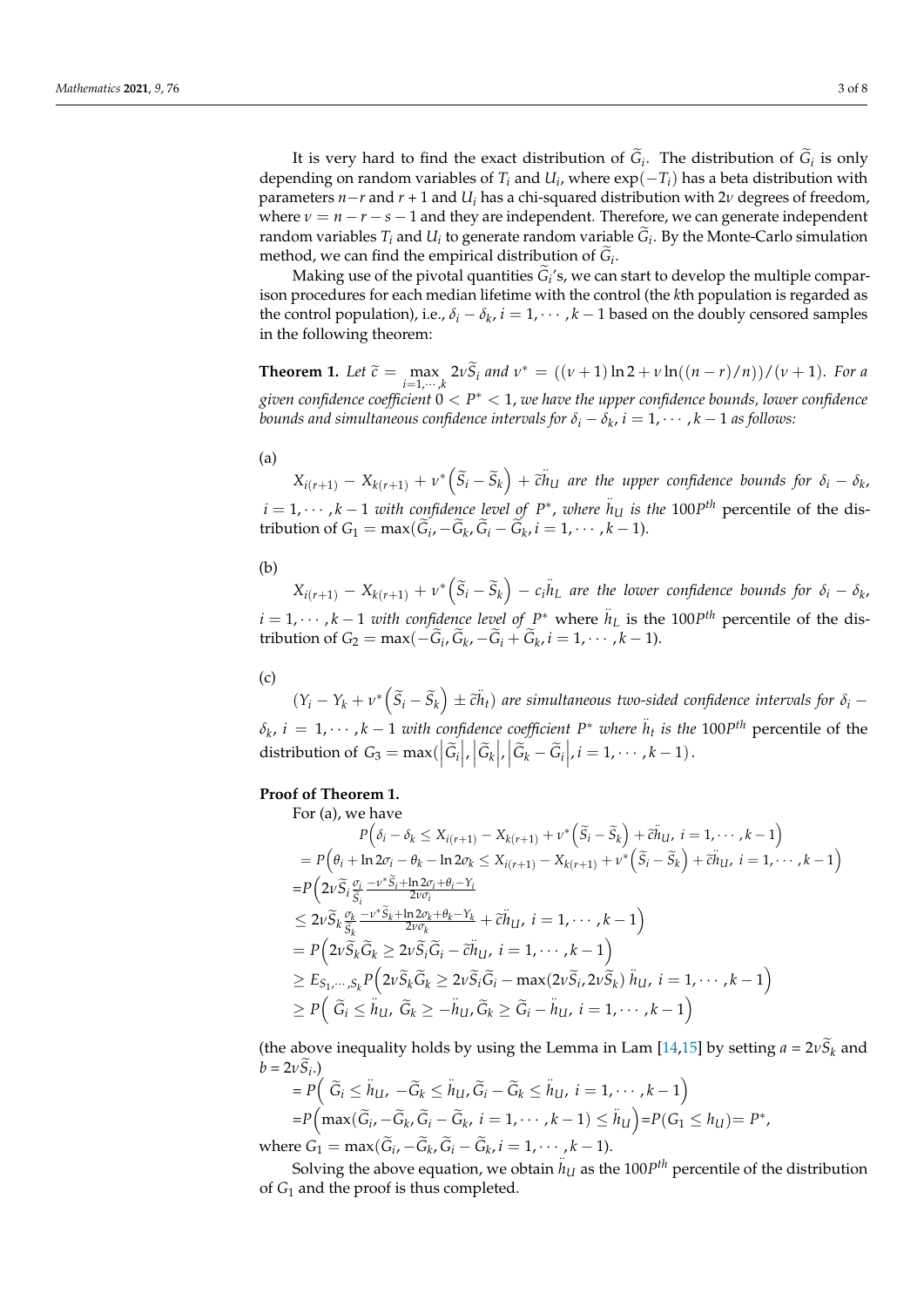For (b), we have  
\n
$$
P(\delta_i - \delta_k \ge X_{i(r+1)} - X_{k(r+1)} + \nu^* (\tilde{S}_i - \tilde{S}_k) - \tilde{c}h_L, i = 1, \dots, k-1)
$$
\n
$$
= P(\theta_i + \ln 2\sigma_i - \theta_k - \ln 2\sigma_k \ge X_{i(r+1)} - X_{k(r+1)} + \nu^* (\tilde{S}_i - \tilde{S}_k) - \tilde{c}h_L, i = 1, \dots, k-1)
$$
\n
$$
= P(2\nu \tilde{S}_i \frac{\sigma_i}{\tilde{S}_i} - \frac{\nu^* \tilde{S}_i + \ln 2\sigma_i + \theta_i - Y_i}{2\nu \sigma_i}
$$
\n
$$
\ge 2\nu \tilde{S}_k \frac{\sigma_k}{\tilde{S}_k} - \frac{\nu^* \tilde{S}_k + \ln 2\sigma_k + \theta_k - Y_k}{2\nu \sigma_k} - \tilde{c}h_L, i = 1, \dots, k-1
$$
\n
$$
= P(2\nu \tilde{S}_i \tilde{G}_i \ge 2\nu \tilde{S}_k \tilde{G}_k - \max(\frac{S_i}{m}, \frac{S_k}{m})h_L, i = 1, \dots, k-1)
$$
\n
$$
\ge E_{S_1, \dots, S_k} P(2\nu \tilde{S}_i \tilde{G}_i \ge 2\nu \tilde{S}_k \tilde{G}_k - \max(\frac{S_i}{m}, \frac{S_k}{m})h_L, i = 1, \dots, k-1)
$$
\n
$$
\ge P(\tilde{G}_i \ge -h_L, \tilde{G}_k \le h_L, \tilde{G}_i \ge \tilde{G}_k - h_L, i = 1, \dots, k-1)
$$

(the above inequality holds by using the Lemma in Lam [\[14,](#page-7-13)[15\]](#page-7-14) by setting  $a = 2vS_i$  and  $b = 2\upsilon S_k$ .)

$$
\geq P\left(-\widetilde{G}_i \leq \widetilde{h}_L, \ \widetilde{G}_k \leq \widetilde{h}_L, \ \widetilde{G}_k - \widetilde{G}_i \leq \widetilde{h}_L, \ i = 1, \cdots, k-1\right) = P\left(G_2 \leq \widetilde{h}_L\right) = P^*, \text{ where } G_2 = \max(-\widetilde{G}_i, \widetilde{G}_k, -\widetilde{G}_i + \widetilde{G}_k, i = 1, \cdots, k-1).
$$

Solving the above equation, we obtain  $\ddot{h}_L$  as the 100*P*<sup>th</sup> percentile of the distribution of *G*<sup>2</sup> and the proof is thus completed.

For (c), combining (a) and (b), we have

$$
P\Big(X_{i(r+1)} - X_{k(r+1)} + \nu^* \Big(\widetilde{S}_i - \widetilde{S}_k\Big) - \widetilde{c}h_t \le \delta_i - \delta_k \le
$$
  
\n
$$
X_{i(r+1)} - X_{k(r+1)} + \nu^* \Big(\widetilde{S}_i - \widetilde{S}_k\Big) + \widetilde{c}h_t, \ i = 1, \cdots, k-1
$$
  
\n
$$
= E_{S_1, \cdots, S_k} P\Big(-\widetilde{G}_i \le \widetilde{h}_t, \ \widetilde{G}_k \le \widetilde{h}_t, \ \widetilde{G}_k - \widetilde{G}_i \le \widetilde{h}_t \cap
$$
  
\n
$$
-\widetilde{G}_k \le \widetilde{h}_t, \ \widetilde{G}_i \le \widetilde{h}_t, \ \widetilde{G}_i - \widetilde{G}_k \le \widetilde{h}_t, \ i = 1, \cdots, k-1
$$
  
\n
$$
\ge P\Big(\max\Big(|\widetilde{G}_i|, \big|\widetilde{G}_k\big|, \big|\widetilde{G}_k - \widetilde{G}_i\big|, i = 1, \cdots, k-1) \le \widetilde{h}_t, \ i = 1, \cdots, k-1\Big) = P\Big(G_3 \le \widetilde{h}_t\Big) = P^*,
$$

where  $G_3 = \max\left(\left|\tilde{G}_i\right|, \left|\tilde{G}_k\right|, \left|\tilde{G}_k - \tilde{G}_i\right|, i = 1, \dots, k - 1\right).$ 

Solving the above equation, we obtain  $h_t$  as the 100*P<sup>th</sup>* percentile of the distribution of  $G_3$  and the proof is thus obtained.  $\square$ 

From Theorem 1, the critical values of  $\ddot{h}_{U}$ ,  $\ddot{h}_{L}$  and  $\ddot{h}_{t}$  are the 100*P<sup>th</sup>* percentiles of the distributions of *G*1, *G*<sup>2</sup> and *G*3. Using Monte-Carlo simulation methods, the critical values are the percentiles of the empirical distribution of *G*1, *G*<sup>2</sup> and *G*3. They are listed in the following table for *k* = 3(1)10, *n* = 20, 30, 60, *r* = 1, 2, 3, *s* = 0, 1, 2, and *P* \* = 0.90, 0.95 and 0.975. The critical values for any given *k*, *n*, *r*, *s* and *P* \* are available at the author's site. Refer to part (c) of Theorem [1,](#page-5-1) the confidence length is  $L_1 = 2\tilde{c}h_t$ . From Table 1, since  $\tilde{h}_t$  is an increasing function of *k*, the length of simultaneous confidence interval (SCI) is getting larger when we compare more treatments for fixed *n*, *r*, *s* and *P* ∗ .

**Table 1.** Critical values  $\ddot{h}_U$ ,  $\ddot{h}_L$  and  $\ddot{h}_t$ .

|   |    |               |               |             | $P^* = 0.90$ |       |                                                                | $P^* = 0.95$ |                | $\boldsymbol{p}^*$ | $t = 0.975$ |                |
|---|----|---------------|---------------|-------------|--------------|-------|----------------------------------------------------------------|--------------|----------------|--------------------|-------------|----------------|
| k | n  |               | S             | $h_{\rm U}$ | hΙ.          | $h_t$ | $h_{\rm U}$                                                    | $h_{\rm L}$  | h <sub>t</sub> | hu                 | hı.         | h <sub>t</sub> |
|   |    |               |               |             |              |       | 0.0113 0.0104 0.0135 0.0140 0.0130 0.0160 0.0165 0.0155 0.0185 |              |                |                    |             |                |
|   |    |               | $\Omega$      |             |              |       | 0.0121 0.0113 0.0145 0.0150 0.0140 0.0172 0.0177 0.0166 0.0199 |              |                |                    |             |                |
|   |    | 3             |               |             |              |       | 0.0131 0.0124 0.0157 0.0161 0.0153 0.0186 0.0190 0.0180 0.0214 |              |                |                    |             |                |
|   |    |               |               |             |              |       | 0.0124 0.0113 0.0147 0.0153 0.0141 0.0175 0.0181 0.0168 0.0203 |              |                |                    |             |                |
|   | 20 |               |               |             |              |       | 0.0133 0.0123 0.0158 0.0164 0.0152 0.0188 0.0194 0.0182 0.0218 |              |                |                    |             |                |
|   |    | 3             |               |             |              |       | 0.0144 0.0135 0.0172 0.0177 0.0167 0.0204 0.0210 0.0198 0.0237 |              |                |                    |             |                |
|   |    |               |               |             |              |       | 0.0136 0.0123 0.0161 0.0168 0.0154 0.0193 0.0200 0.0185 0.0224 |              |                |                    |             |                |
|   |    | $\mathcal{L}$ | $\mathcal{D}$ |             |              |       | 0.0146 0.0134 0.0174 0.0181 0.0167 0.0208 0.0215 0.0200 0.0241 |              |                |                    |             |                |
|   |    | 3             |               |             |              |       | 0.0159 0.0148 0.0190 0.0196 0.0184 0.0227 0.0233 0.0219 0.0263 |              |                |                    |             |                |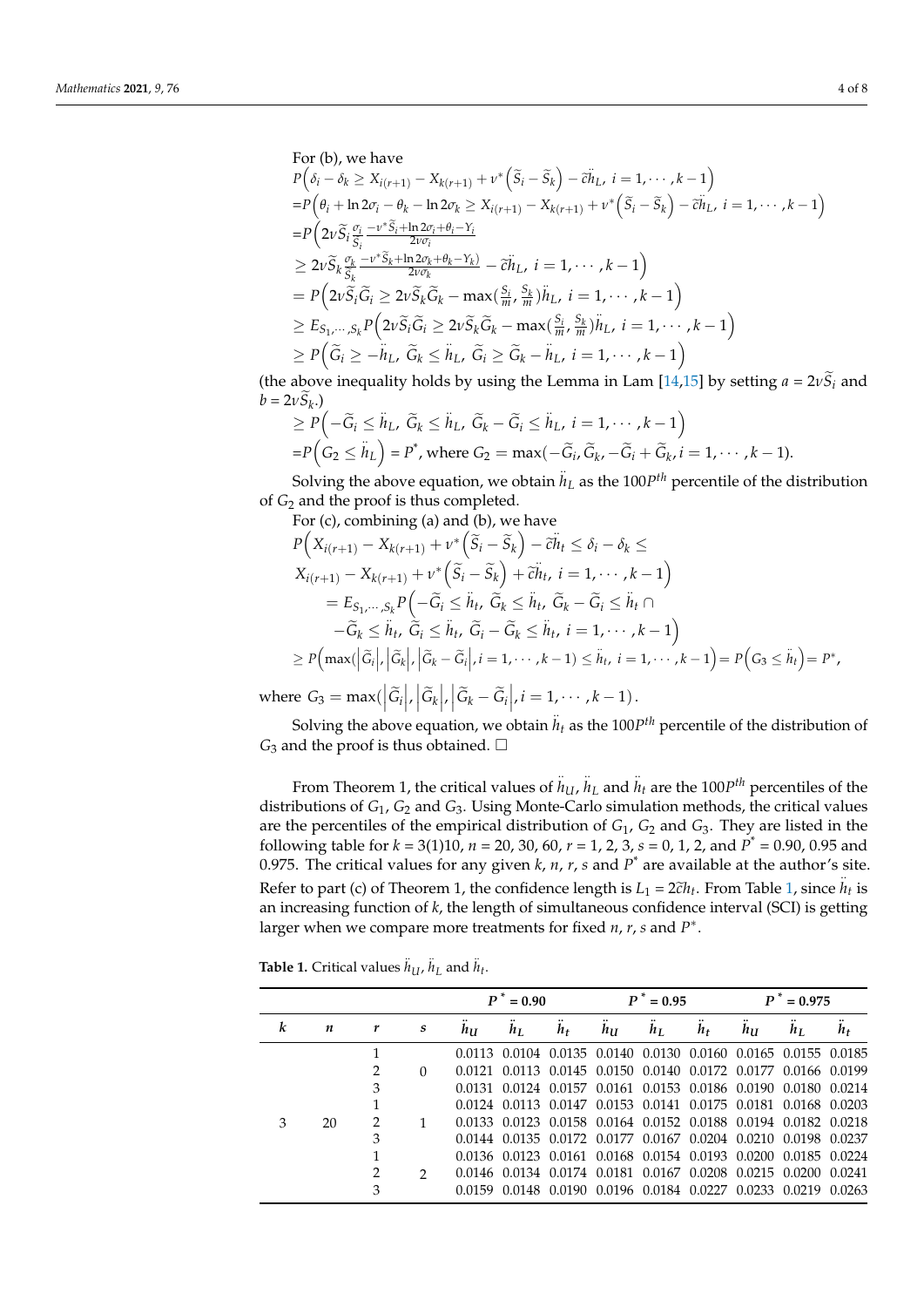**Table 1.** *Cont.*

|   |           | $P^*=0.90$              |                  |              | $P^* = 0.95$  |              |                  | $P^* = 0.975$ |              |                                                                                                                  |               |              |
|---|-----------|-------------------------|------------------|--------------|---------------|--------------|------------------|---------------|--------------|------------------------------------------------------------------------------------------------------------------|---------------|--------------|
| k | $\pmb{n}$ | r                       | s                | $\ddot{h}_U$ | $\ddot{h}_L$  | $\ddot{h}_t$ | $\overline{h_U}$ | $\ddot{h}_L$  | $\ddot{h}_t$ | $\ddot{h}_U$                                                                                                     | $\ddot{h}_L$  | $\ddot{h}_t$ |
|   |           | $\mathbf{1}$            |                  | 0.0057       |               |              |                  |               |              | $0.0053$ $0.0067$ $0.0070$ $0.0065$ $0.0079$ $0.0082$ $0.0077$ $0.0091$                                          |               |              |
|   |           | $\boldsymbol{2}$        | $\boldsymbol{0}$ |              |               |              |                  |               |              | $0.0060 \quad 0.0056 \quad 0.0070 \quad 0.0073 \quad 0.0068 \quad 0.0083 \quad 0.0085 \quad 0.0081 \quad 0.0095$ |               |              |
|   |           | 3                       |                  |              |               |              |                  |               |              | 0.0062 0.0059 0.0074 0.0076 0.0072 0.0087 0.0089 0.0085 0.0099                                                   |               |              |
|   |           | 1                       |                  | 0.0060       |               |              |                  |               |              | 0.0056 0.0071 0.0074 0.0069 0.0084 0.0086 0.0082 0.0096                                                          |               |              |
|   | 30        | 2                       | $\mathbf{1}$     | 0.0063       |               |              |                  |               |              | 0.0059 0.0075 0.0077 0.0072 0.0088 0.0090 0.0085 0.0100                                                          |               |              |
|   |           | 3                       |                  |              |               |              |                  |               |              | 0.0066 0.0062 0.0078 0.0081 0.0076 0.0092 0.0094 0.0089 0.0105                                                   |               |              |
|   |           | 1                       |                  |              |               |              |                  |               |              | 0.0064 0.0059 0.0076 0.0078 0.0073 0.0089 0.0092 0.0086 0.0102                                                   |               |              |
|   |           | $\mathbf 2$             | $\overline{c}$   |              |               |              |                  |               |              | 0.0067 0.0062 0.0079 0.0082 0.0076 0.0093 0.0096 0.0090 0.0107                                                   |               |              |
| 3 |           | 3                       |                  |              |               |              |                  |               |              | 0.0070 0.0066 0.0083 0.0086 0.0080 0.0098 0.0100 0.0095 0.0112                                                   |               |              |
|   |           | $\mathbf{1}$            |                  |              |               |              |                  |               |              | 0.0019 0.0018 0.0022 0.0023 0.0022 0.0026 0.0026 0.0025 0.0029                                                   |               |              |
|   |           | $\overline{c}$          | $\boldsymbol{0}$ |              |               |              |                  |               |              | 0.0019 0.0018 0.0023 0.0023 0.0022 0.0026 0.0027 0.0026 0.0030                                                   |               |              |
|   |           | 3                       |                  | 0.0020       |               |              |                  |               |              | 0.0019 0.0023 0.0024 0.0022 0.0027 0.0027 0.0026 0.0030                                                          |               |              |
|   |           | $\mathbf{1}$            |                  |              |               |              |                  |               |              | 0.0019 0.0018 0.0023 0.0023 0.0022 0.0026 0.0027 0.0026 0.0030                                                   |               |              |
|   | 60        | $\overline{\mathbf{c}}$ | $\mathbf{1}$     | 0.0020       |               |              |                  |               |              | 0.0019 0.0023 0.0024 0.0023 0.0027 0.0027 0.0026 0.0030                                                          |               |              |
|   |           | 3                       |                  | 0.0020       |               |              |                  |               |              | 0.0019 0.0024 0.0024 0.0023 0.0027 0.0028 0.0027 0.0031                                                          |               |              |
|   |           | 1                       |                  | 0.0020       |               |              |                  |               |              | 0.0019 0.0023 0.0024 0.0023 0.0027 0.0028 0.0027 0.0031                                                          |               |              |
|   |           | 2                       | $\mathbf{2}$     | 0.0020       |               |              |                  |               |              | 0.0019 0.0024 0.0024 0.0023 0.0028 0.0028 0.0027 0.0031                                                          |               |              |
|   |           | 3                       |                  |              |               |              |                  |               |              | 0.0021 0.0020 0.0024 0.0025 0.0024 0.0028 0.0029 0.0028 0.0032                                                   |               |              |
|   |           |                         |                  |              | $P^* = 0.90$  |              |                  | $P^* = 0.95$  |              |                                                                                                                  | $P^* = 0.975$ |              |
| k | $\pmb{n}$ | r                       | $\boldsymbol{s}$ | $\ddot{h}_U$ | $h_L$         | $\ddot{h}_t$ | $h_{U}$          | $h_L$         | $h_t$        | $h_{U}$                                                                                                          | $h_L$         | $h_t$        |
|   | 20        | $\mathbf{1}$            |                  |              |               |              |                  |               |              | 0.0128 0.0112 0.0146 0.0155 0.0137 0.0172 0.0180 0.0162 0.0197                                                   |               |              |
|   |           | 2                       | $\boldsymbol{0}$ |              |               |              |                  |               |              | 0.0136 0.0122 0.0157 0.0165 0.0149 0.0184 0.0192 0.0175 0.0211                                                   |               |              |
|   |           | 3                       |                  |              |               |              |                  |               |              | 0.0146 0.0135 0.0170 0.0177 0.0163 0.0200 0.0207 0.0192 0.0228                                                   |               |              |
|   |           | $\mathbf 1$             |                  |              |               |              |                  |               |              | 0.0140 0.0121 0.0160 0.0169 0.0149 0.0188 0.0197 0.0177 0.0216                                                   |               |              |
|   |           | $\overline{\mathbf{c}}$ | $\mathbf{1}$     |              |               |              |                  |               |              | 0.0149 0.0133 0.0172 0.0181 0.0162 0.0203 0.0212 0.0192 0.0233                                                   |               |              |
|   |           | 3                       |                  |              |               |              |                  |               |              | 0.0161 0.0146 0.0186 0.0195 0.0178 0.0219 0.0228 0.0209 0.0252                                                   |               |              |
|   |           | 1                       |                  |              |               |              |                  |               |              | 0.0154 0.0132 0.0176 0.0186 0.0163 0.0208 0.0218 0.0194 0.0240                                                   |               |              |
|   |           | $\overline{c}$          | $\overline{2}$   |              |               |              |                  |               |              | 0.0165 0.0144 0.0190 0.0200 0.0178 0.0224 0.0235 0.0211 0.0258                                                   |               |              |
|   |           | 3                       |                  |              |               |              |                  |               |              | 0.0178 0.0160 0.0206 0.0217 0.0195 0.0243 0.0254 0.0230 0.0280                                                   |               |              |
|   |           | $1\,$                   |                  |              |               |              |                  |               |              | 0.0064 0.0057 0.0073 0.0076 0.0069 0.0085 0.0088 0.0081 0.0096                                                   |               |              |
|   |           | $\overline{c}$          | $\boldsymbol{0}$ |              | 0.0067 0.0060 |              |                  |               |              | 0.0076 0.0079 0.0073 0.0089 0.0092 0.0085 0.0100                                                                 |               |              |
|   |           | 3                       |                  |              |               |              |                  |               |              | 0.0069 0.0063 0.0080 0.0083 0.0076 0.0093 0.0096 0.0089 0.0105                                                   |               |              |
|   |           | 1                       |                  | 0.0068       | 0.0060        |              |                  |               |              | 0.0077 0.0081 0.0073 0.0090 0.0094 0.0086 0.0102                                                                 |               |              |
| 4 | 30        | $\overline{c}$          | $\mathbf{1}$     |              |               |              |                  |               |              | $0.0070$ $0.0063$ $0.0081$ $0.0084$ $0.0077$ $0.0094$ $0.0097$ $0.0090$ $0.0106$                                 |               |              |
|   |           | 3                       |                  |              |               |              |                  |               |              | 0.0074 0.0067 0.0085 0.0088 0.0081 0.0098 0.0102 0.0094 0.0112                                                   |               |              |
|   |           | 1                       |                  |              |               |              |                  |               |              | 0.0072 0.0063 0.0082 0.0086 0.0077 0.0095 0.0099 0.0091 0.0108                                                   |               |              |
|   |           | $\overline{2}$          | $\overline{2}$   |              |               |              |                  |               |              | 0.0075 0.0067 0.0086 0.0090 0.0081 0.0100 0.0104 0.0095 0.0113                                                   |               |              |
|   |           | 3                       |                  |              |               |              |                  |               |              | 0.0078 0.0071 0.0090 0.0093 0.0086 0.0104 0.0108 0.0100 0.0119                                                   |               |              |
|   |           | $\mathbf{1}$            |                  |              |               |              |                  |               |              | 0.0021 0.0019 0.0024 0.0025 0.0023 0.0027 0.0028 0.0026 0.0031                                                   |               |              |
|   |           | 2                       | $\mathbf{0}$     |              |               |              |                  |               |              | 0.0021 0.0019 0.0024 0.0025 0.0023 0.0028 0.0029 0.0027 0.0031                                                   |               |              |
|   |           | 3                       |                  |              |               |              |                  |               |              | 0.0022 0.0020 0.0025 0.0025 0.0024 0.0028 0.0029 0.0028 0.0032                                                   |               |              |
|   |           | 1                       |                  |              |               |              |                  |               |              | 0.0021 0.0020 0.0024 0.0025 0.0023 0.0028 0.0029 0.0027 0.0031                                                   |               |              |
|   | 60        | $\overline{c}$          | 1                |              |               |              |                  |               |              | $0.0022$ $0.0020$ $0.0025$ $0.0026$ $0.0024$ $0.0029$ $0.0029$ $0.0028$                                          |               | 0.0032       |
|   |           | 3                       |                  |              |               |              |                  |               |              | $0.0022\  \  0.0020\  \  0.0025\  \  0.0026\  \  0.0025\  \  0.0029\  \  0.0030\  \  0.0028$                     |               | 0.0033       |
|   |           | $\mathbf 1$             |                  |              |               |              |                  |               |              | $0.0022$ $0.0020$ $0.0025$ $0.0026$ $0.0024$ $0.0029$ $0.0030$ $0.0028$                                          |               | 0.0032       |
|   |           | $\overline{\mathbf{c}}$ | $\overline{2}$   |              |               |              |                  |               |              | 0.0022 0.0021 0.0026 0.0026 0.0025 0.0029 0.0030 0.0029 0.0033                                                   |               |              |
|   |           | 3                       |                  |              |               |              |                  |               |              | 0.0023 0.0021 0.0026 0.0027 0.0025 0.0030 0.0031 0.0029 0.0034                                                   |               |              |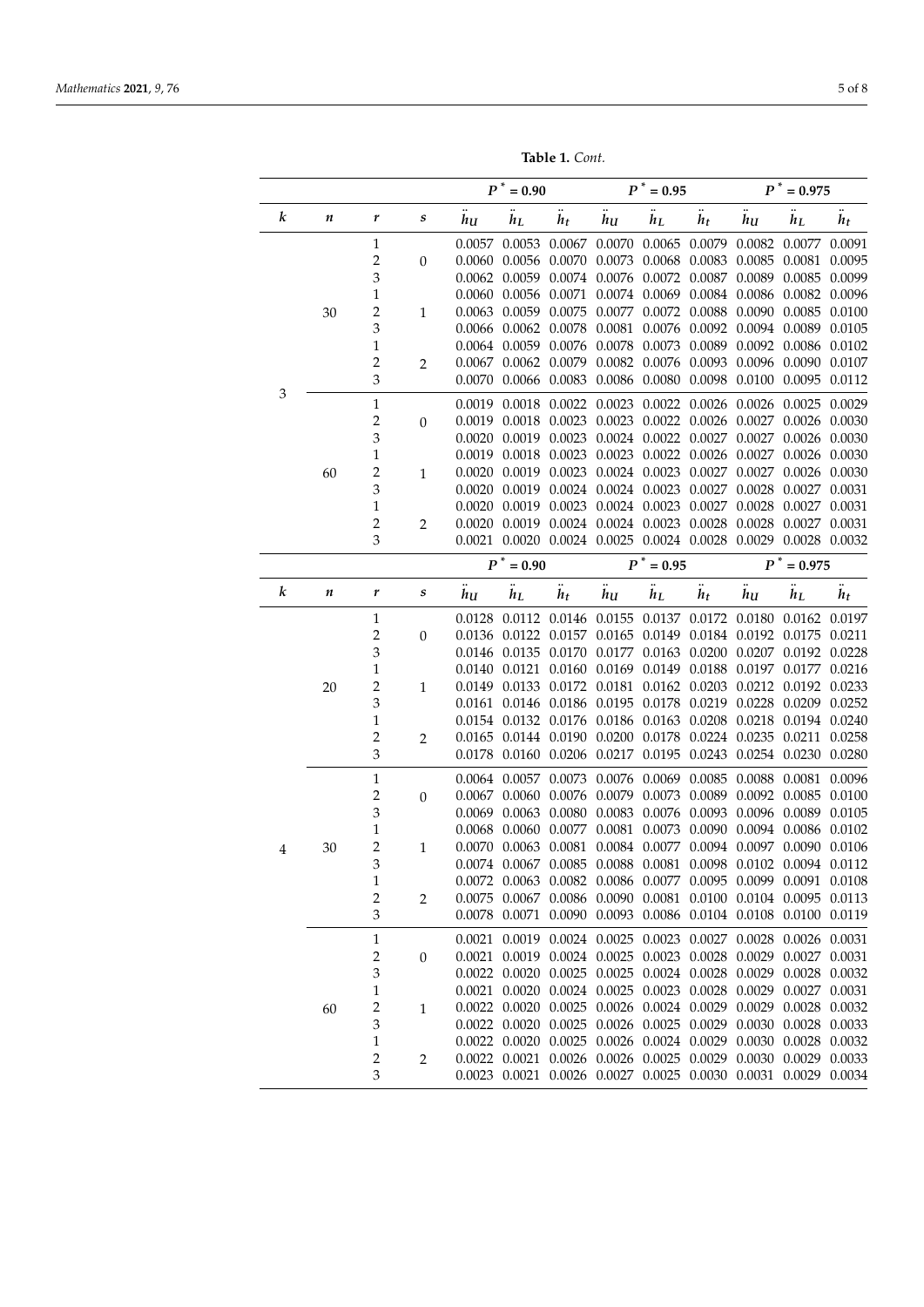<span id="page-5-1"></span>

|   |           |                         |                | $P^*=0.90$ |               | $P^* = 0.95$              |                                           |                             | $P$ $^*$ = 0.975          |                      |                           |        |
|---|-----------|-------------------------|----------------|------------|---------------|---------------------------|-------------------------------------------|-----------------------------|---------------------------|----------------------|---------------------------|--------|
| k | $\pmb{n}$ | r                       | $\pmb{S}$      | $h_{U}$    | $h_L$         | $\bullet\bullet$<br>$h_t$ | $h_{U}$                                   | $h_L$                       | $\bullet\bullet$<br>$h_t$ | <br>$h_{\mathbf{U}}$ | $\bullet\bullet$<br>$h_L$ | $h_t$  |
|   |           | $\mathbf{1}$            |                | 0.0146     | 0.0121        | 0.0161                    |                                           | 0.0172 0.0147               | 0.0187                    | 0.0198               | 0.0172                    | 0.0212 |
|   |           | $\overline{c}$          | $\theta$       | 0.0155     | 0.0133        | 0.0173                    | 0.0184                                    | 0.0159                      | 0.0200                    | 0.0212               | 0.0186                    | 0.0228 |
|   |           | 3                       |                | 0.0167     | 0.0147        | 0.0187                    | 0.0198                                    | 0.0175                      | 0.0217                    | 0.0228               | 0.0204                    | 0.0246 |
|   |           | $\mathbf{1}$            |                | 0.0159     | 0.0131        | 0.0176                    |                                           | 0.0189 0.0159 0.0205        |                           | 0.0218               | 0.0187                    | 0.0233 |
|   | 20        | $\overline{2}$          | $\mathbf{1}$   | 0.0170     | 0.0144        | 0.0189                    | 0.0202                                    | 0.0173                      | 0.0220                    | 0.0233               | 0.0203                    | 0.0251 |
|   |           | 3                       |                | 0.0184     | 0.0159        | 0.0206                    |                                           | 0.0218 0.0191               | 0.0239                    | 0.0252               | 0.0222                    | 0.0272 |
|   |           | $\mathbf{1}$            |                | 0.0176     | 0.0143        | 0.0194                    | 0.0208                                    | 0.0174 0.0226               |                           | 0.0241               | 0.0205                    | 0.0257 |
|   |           | $\overline{2}$          | 2              | 0.0189     | 0.0157        | 0.0209                    |                                           | 0.0224 0.0190               | 0.0243                    | 0.0259               | 0.0223                    | 0.0278 |
|   |           | 3                       |                | 0.0204     |               | 0.0174 0.0227             |                                           | 0.0243 0.0209 0.0265 0.0281 |                           |                      | 0.0245 0.0302             |        |
|   |           | $\mathbf{1}$            |                | 0.0072     | 0.0062        | 0.0080                    | 0.0085                                    |                             | 0.0074 0.0092 0.0096      |                      | 0.0086                    | 0.0103 |
|   | 30        | $\mathbf 2$             | $\Omega$       | 0.0075     | 0.0065        | 0.0083                    |                                           | 0.0088 0.0078 0.0096        |                           | 0.0100               | 0.0090                    | 0.0107 |
|   |           | 3                       |                | 0.0079     | 0.0069        | 0.0087                    |                                           | 0.0092 0.0082 0.0100        |                           | 0.0105               | 0.0094                    | 0.0112 |
|   |           | $\mathbf{1}$            |                | 0.0077     | 0.0065        | 0.0085                    | 0.0090                                    | 0.0078                      | 0.0097                    | 0.0102               | 0.0091                    | 0.0109 |
| 6 |           | $\overline{c}$          | $\mathbf{1}$   | 0.0080     | 0.0068        | 0.0088                    | 0.0093                                    | 0.0082 0.0101               |                           | 0.0106               | 0.0095                    | 0.0114 |
|   |           | 3                       |                | 0.0083     | 0.0072        | 0.0093                    | 0.0098                                    | 0.0086                      | 0.0106                    | 0.0111               | 0.0100                    | 0.0119 |
|   |           | $\mathbf{1}$            |                | 0.0081     | 0.0068        | 0.0090                    | 0.0095                                    | 0.0082                      | 0.0103                    | 0.0108               | 0.0096                    | 0.0116 |
|   |           | $\overline{c}$          | $\overline{2}$ | 0.0085     | 0.0072        | 0.0094                    | 0.0099                                    |                             | 0.0086 0.0108             | 0.0113               | 0.0100                    | 0.0121 |
|   |           | 3                       |                | 0.0088     |               | 0.0076 0.0098             |                                           | 0.0104 0.0091               |                           | 0.0113 0.0118        | 0.0106                    | 0.0127 |
|   |           | $\mathbf{1}$            |                | 0.0023     | 0.0021        |                           | 0.0026 0.0027 0.0025 0.0029               |                             |                           | 0.0030               | 0.0028 0.0033             |        |
|   |           | $\overline{c}$          | $\Omega$       |            |               |                           | 0.0024 0.0021 0.0026 0.0027               | 0.0025 0.0030               |                           | 0.0031               | 0.0029                    | 0.0033 |
|   |           | 3                       |                |            | 0.0024 0.0022 | 0.0027                    | 0.0028                                    | 0.0026                      | 0.0031                    | 0.0032               | 0.0029                    | 0.0034 |
|   |           | $\mathbf{1}$            |                |            | 0.0024 0.0021 | 0.0027                    | 0.0028                                    | 0.0025                      | 0.0030                    | 0.0031               | 0.0029                    | 0.0033 |
|   | 60        | $\overline{\mathbf{c}}$ | $\mathbf{1}$   | 0.0024     | 0.0022        | 0.0027                    | 0.0028                                    | 0.0026                      | 0.0031                    | 0.0032               | 0.0029                    | 0.0034 |
|   |           | 3                       |                | 0.0025     | 0.0022        | 0.0028                    | 0.0029                                    | 0.0026                      | 0.0031                    | 0.0032               | 0.0030                    | 0.0035 |
|   |           | $\mathbf{1}$            |                | 0.0025     | 0.0022        | 0.0027                    | 0.0028                                    | 0.0026                      | 0.0031                    | 0.0032               | 0.0030                    | 0.0034 |
|   |           | 2                       | $\overline{2}$ | 0.0025     | 0.0022        | 0.0028                    | 0.0029                                    | 0.0026                      | 0.0032                    | 0.0033               | 0.0030                    | 0.0035 |
|   |           | 3                       |                | 0.0026     |               |                           | 0.0023 0.0028 0.0030 0.0027 0.0032 0.0033 |                             |                           |                      | 0.0031                    | 0.0036 |

**Table 1.** *Cont.*

#### <span id="page-5-0"></span>**4. Example**

One example of comparing the duration of remission under the use of four drugs in the treatment of leukemia was used in this section. For each drug,  $n = 20$  patients were treated. The data of duration times by four drugs can be found in Table [1](#page-5-1) of Wu and Wu [\[6\]](#page-7-5) and they claimed that the data is exponentially distributed on the treatment of each drug and the scale parameters are unequal.

We applied Theorem 1 to this example to compare the median duration of remission times by using Drugs 1–3 with Drug 4 (the control population) denoted by  $\delta_i - \delta_4$ ,  $i = 1, 2, 3$ . Three cases of censoring schemes of  $(r,s) = (1,1)$ ,  $(2,1)$ ,  $(1,2)$  are considered for demonstration. The design variable  $\tilde{c}$  = 150.7832 under (*r*,*s*) = (1,1);  $\tilde{c}$  = 150.0608 under  $(r,s) = (2,1)$ ;  $\tilde{c} = 136.9536$  under  $(r,s) = (1,2)$ . The critical values  $h_U$ ,  $h_L$  and  $h_t$  for  $P^* = 0.90$ ,  $0.95$  and  $0.975$  can be found in Table 1. For example vibra  $P^* = 0.90$ , the critical  $P^* = 0.90$ , 0.95 and 0.975 can be found in Table [1](#page-5-1) For example when  $P^* = 0.90$ , the critical values  $h_{U} = 0.0140$ ,  $h_{L} = 0.0121$  and  $h_{t} = 0.016$  under  $(r,s) = (1,1)$ ;  $h_{U} = 0.0149$ ,  $h_{L} = 0.0133$ and *h<sup>t</sup>* = 0.0172 under (*r,s*) = (2,1); *h<sup>U</sup>* = 0.0154, *h<sup>L</sup>* = 0.0132 and *ht*= 0.0176 under (*r,s*) = (1,2). The UMVUE for  $\delta_i - \delta_4$ ,  $i = 1, 2, 3$  are  $X_{i(r+1)} - X_{4(r+1)} + \nu^* \left( \widetilde{S}_i - \widetilde{S}_4 \right) = -5.5, -4.0817$  and  $-1.9723$  under  $(r,s) = (1,1); X_{i(r+1)} - X_{4(r+1)} + v^* \left(\tilde{S}_i - \tilde{S}_4\right) = -5.3410, -3.9415$  and  $-1.9252$ under (*r*,*s*) = (2,1);  $X_{i(r+1)} - X_{4(r+1)} + v^* (\tilde{S}_i - \tilde{S}_4) = -5.4049$ , -4.1248 and -1.8676 under  $(r,s) = (1,2).$ 

Applying parts (a) and (b) of Theorem 1 to this example, we could obtain the upper and lower confidence bounds for  $\delta_i - \delta_4$ , *i* = 1, 2, 3 with confidence levels of 0.90, 0.95 and 0.975 in Table [2.](#page-6-1) Since the upper bounds for Drugs 1 and 2 were negative, these two drugs were selected in a subset of worse than the control populations to reach the probabilities of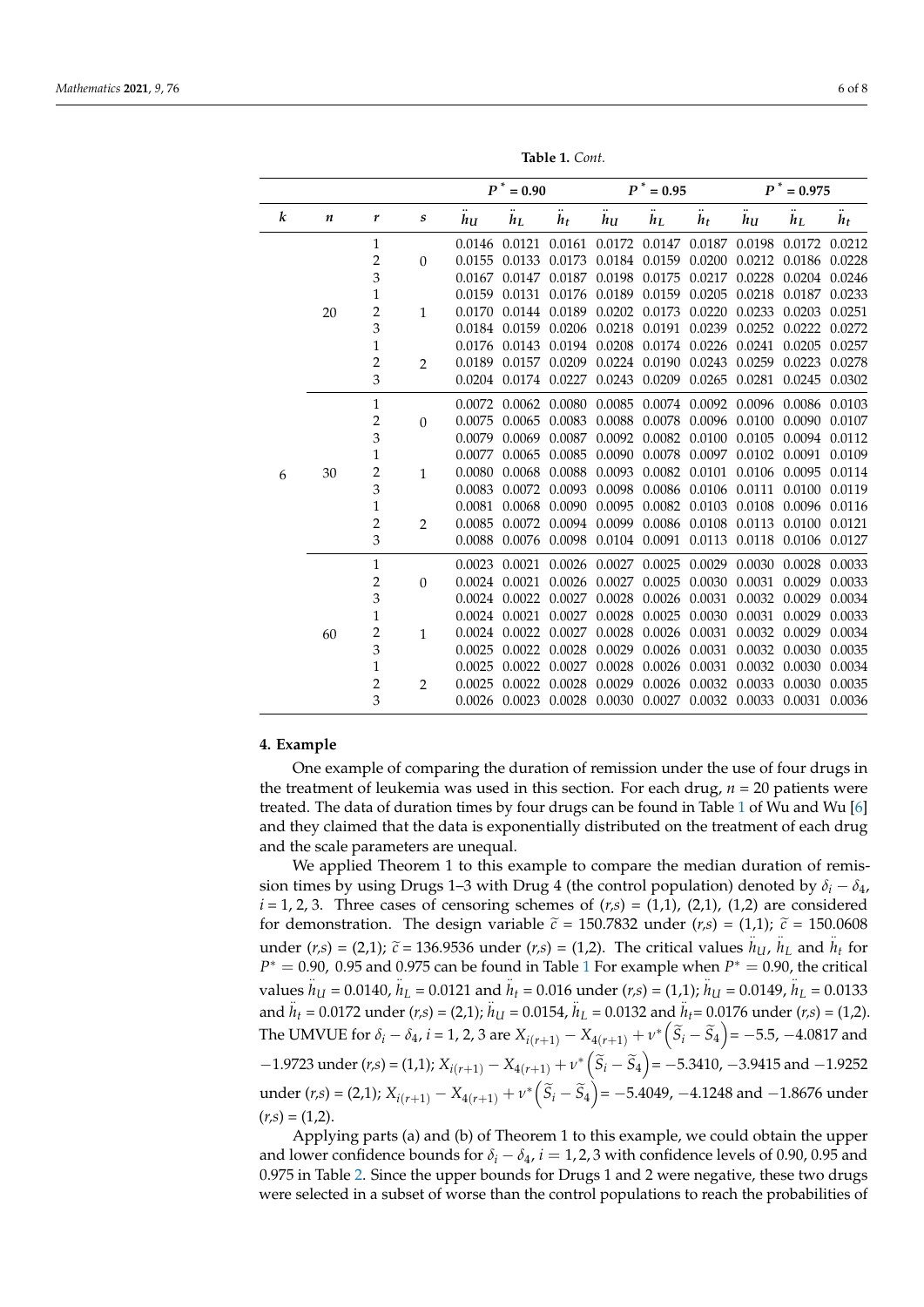correct selection  $P^* = 0.9$ , 0.95 and 0.975. Since all lower bounds were negative, no drugs were selected in a subset of better than the Drug 4 by comparing their median lifetimes

<span id="page-6-1"></span>**Table 2.** The upper and lower confidence bounds for three drugs compared with the control drug (drug 4).

|                     | $X_{i(r+1)} - X_{4(r+1)} + \nu^* \left( \widetilde{S}_i - \widetilde{S}_4 \right) + \widetilde{c} \widetilde{h}_U$ |                  |                  |  |  |  |  |  |  |
|---------------------|--------------------------------------------------------------------------------------------------------------------|------------------|------------------|--|--|--|--|--|--|
| $(r,s) = (1,1)$     | $X_{i(r+1)} - X_{4(r+1)} + \nu^* \left( \tilde{S}_i - \tilde{S}_4 \right) - \tilde{c} \tilde{h}_L, i = 1,2,3$      |                  |                  |  |  |  |  |  |  |
|                     | $90\%$                                                                                                             | 95%              | 97.5%            |  |  |  |  |  |  |
| $\delta_1-\delta_4$ | $-3.389, -7.324$                                                                                                   | $-2.982, -7.747$ | $-2.530, -8.169$ |  |  |  |  |  |  |
| $\delta_2-\delta_4$ | $-1.971, -5.906$                                                                                                   | $-1.564, -6.328$ | $-1.111, -6.751$ |  |  |  |  |  |  |
| $\delta_3-\delta_4$ | $0.139, -3.797$                                                                                                    | $0.546, -4.219$  | $0.998, -4.641$  |  |  |  |  |  |  |
| $(r,s) = (2,1)$     | $90\%$                                                                                                             | 95%              | $97.5\%$         |  |  |  |  |  |  |
| $\delta_1-\delta_4$ | $-3.105, -7.337$                                                                                                   | $-2.625, -7.772$ | $-2.160, -8.222$ |  |  |  |  |  |  |
| $\delta_2-\delta_4$ | $-1.706, -5.937$                                                                                                   | $-1.225, -6.372$ | $-0.760, -6.823$ |  |  |  |  |  |  |
| $\delta_3-\delta_4$ | $0.311, -3.921$                                                                                                    | $0.791, -4.356$  | $1.256, -4.806$  |  |  |  |  |  |  |
| $(r,s) = (1,2)$     | $90\%$                                                                                                             | 95%              | $97.5\%$         |  |  |  |  |  |  |
| $\delta_1-\delta_4$ | $-3.296, -7.213$                                                                                                   | $-2.858, -7.637$ | $-2.419, -8.062$ |  |  |  |  |  |  |
| $\delta_2-\delta_4$ | $-2.016, -5.933$                                                                                                   | $-1.577, -6.357$ | $-1.139, -6.782$ |  |  |  |  |  |  |
| $\delta_3-\delta_4$ | $0.241, -3.675$                                                                                                    | $0.680, -4.100$  | $1.118, -4.524$  |  |  |  |  |  |  |

Applying part (c) of Theorem 1 to this example, we could obtain the two-sided confidence intervals for  $\delta_i - \delta_4$ ,  $i = 1, 2, 3$  under confidence levels of 0.90, 0.95 and 0.975 in Table [3.](#page-6-2) Since the upper limits for Drugs 1 and 2 were negative, we could conclude that the median lifetimes of these two drugs were worse than Drug 4. Looking at the UMVUE for the difference between these two drugs with Drug 4 under three censoring cases, the performance of Drug 1 was worse than Drug 2 comparing with Drug 4. Since the confidence interval for Drug 3 contained zero, we could claim that the median lifetime of Drug 3 was not much different from drug 4.

<span id="page-6-2"></span>**Table 3.** The two-sided confidence intervals for three drugs compared with the control drug (drug 4).

| $(r,s) = (1,1)$                                                     | $(X_{i(r+1)} - X_{4(r+1)} + \nu^* \left( \widetilde{S}_i - \widetilde{S}_4 \right) \pm \widetilde{c} \widetilde{h}_t), i = 1, 2, 3$ |                                                               |                                                               |  |  |  |  |
|---------------------------------------------------------------------|-------------------------------------------------------------------------------------------------------------------------------------|---------------------------------------------------------------|---------------------------------------------------------------|--|--|--|--|
|                                                                     | 90%                                                                                                                                 | 95%                                                           | $97.5\%$                                                      |  |  |  |  |
| $\delta_1-\delta_4$<br>$\delta_2-\delta_4$<br>$\delta_3-\delta_4$   | $(-7.913, -3.087)$<br>$(-6.494, -1.669)$<br>$(-4.385, 0.440)$                                                                       | $(-8.335, -2.665)$<br>$(-6.916, -1.247)$<br>$(-4.807, 0.862)$ | $(-8.757, -2.243)$<br>$(-7.339, -0.825)$<br>$(-5.229, 1.285)$ |  |  |  |  |
| $(r,s) = (2,1)$                                                     | $90\%$                                                                                                                              | 95%                                                           | $97.5\%$                                                      |  |  |  |  |
| $\delta_1-\delta_4$<br>$\delta_2 - \delta_4$<br>$\delta_3-\delta_4$ | $(-7.922, -2.760)$<br>$(-6.523, -1.360)$<br>$(-4.506, 0.656)$                                                                       | $(-8.387, -2.295)$<br>$(-6.988, -0.895)$<br>$(-4.971, 1.121)$ | $(-8.837, -1.845)$<br>$(-7.438, -0.445)$<br>$(-5.422, 1.571)$ |  |  |  |  |
| $(r,s) = (1,2)$                                                     | 90%                                                                                                                                 | $97.5\%$                                                      | 95%                                                           |  |  |  |  |
| $\delta_1-\delta_4$<br>$\delta_2 - \delta_4$<br>$\delta_3-\delta_4$ | $(-7.815, -2.995)$<br>$(-6.535, -1.714)$<br>$(-4.278, 0.543)$                                                                       | $(-8.254, -2.556)$<br>$(-6.973, -1.276)$<br>$(-4.716, 0.981)$ | $(-8.692, -2.118)$<br>$(-7.412, -0.838)$<br>$(-5.154, 1.419)$ |  |  |  |  |

#### <span id="page-6-0"></span>**5. Conclusions**

When a sampling procedure in an experiment was unexpectedly terminated earlier so that the additional sample for the two-stage sample was not available, the onestage procedure could be employed for the multiple comparison with the control. Applying Lam's [\[14](#page-7-13)[,15\]](#page-7-14) technique, we developed multiple comparison procedures with a control for exponential median lifetimes under heteroscedasticity based on doubly censored sam